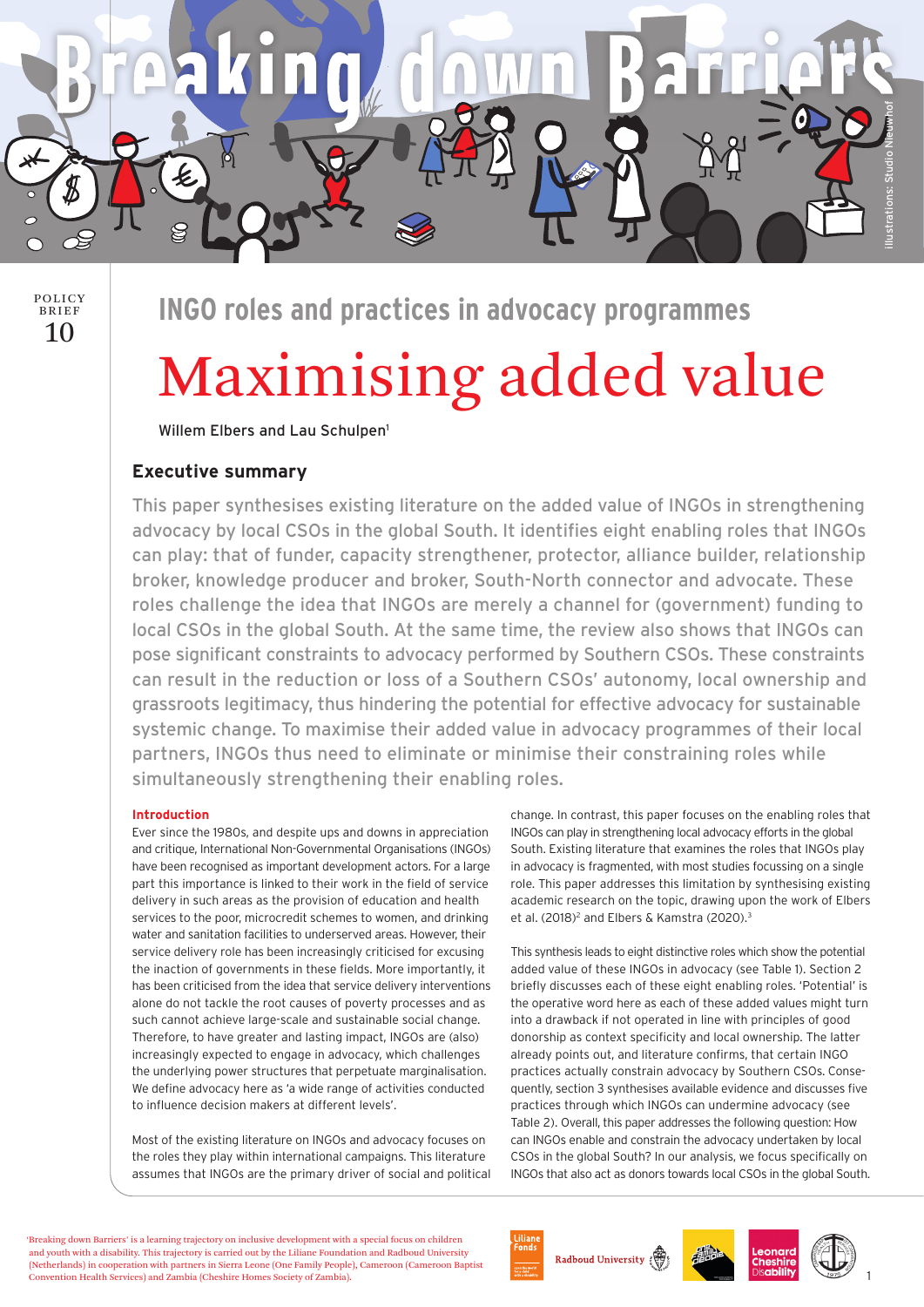# Broaking down Barriors INGO roles and practices in advocacy programmes: maximising added value.

#### **INGOs as enablers**

## **Funder**



With local funding for CSOs being limited in most developing countries and local funding for advocacy being practically nonexisting, one of the important roles of INGOs in advocacy is that of funder. Although no surprise, it is less of an open door than it sounds with many of the (institutional) back donors of INGOs shying away from funding programmes with a political focus. INGO funding for advocacy then acts as a 'lifeblood' of Southern advocacy CSOs to continue the implementation and expansion of their activities. The added value of INGOs as funder might extend to local CSOs being perceived as 'fundable' by others. Funding then acts as a mark of legitimacy and organisational capacity, and as a sign of ability to manage donor grants and meet the onerous accountability requirements of donors.

## **Capacity strengthener**



Doing advocacy requires specialised knowledge and skills; skills that local CSOs may lack. INGOs can play a key role in strengthening the capacity of Southern CSOs. Some specific capacities that local CSOs could need are their ability to produce evidence in order to enhance the credibility of their claims, to analyse the political arena in order to develop a clear stakeholder engagement strategy, and to produce tailored messages for an effective

communication strategy. Which capacities are relevant depends on contextual factors, the focus and tactics of advocacy interventions and whether advocacy is implemented alone or in coalitions. As with all capacity building interventions, tailor made and locally owned trajectories are called for.

## **Protector**



Shrinking civic space has become a major impeding factor specifically for CSOs involved in political action. In some countries, the safety of advocates and activists has become a major concern certainly for those working in highly contentious areas such as LGBT+-rights or mining. INGOs can enable local advocacy by functioning as the local eyes and ears of the international community, and by taking an active political stance against human rights violations and speaking out to power holders. An INGO may afford Southern CSOs some protection, as local authorities would proceed more cautiously in order to avoid adverse publicity. Important as well is the actual protection of activists in terms of providing a safe house – a task often only possible for INGOs that have a local presence.

#### **Alliance builder**



Advocacy coalitions (e.g. the collaboration of different advocacy groups varying in size and focus) have a bigger chance of achieving success than individual organisations. Working collectively creates

# **Table 1. INGOs as enablers of advocacy**

## **Enabling roles**

| Funder                        | INGOs provide funding to local CSOs which otherwise might not be available                    |
|-------------------------------|-----------------------------------------------------------------------------------------------|
| Capacity strengthener         | INGOs provide tailor made capacity support to local CSOs                                      |
| Protector                     | INGOs provide a safe haven for local advocates                                                |
| Alliance builder              | INGOs bring diverse advocacy groups together for learning, coordination and collective action |
| Relationship broker           | INGOs facilitate exchange between advocacy groups and power holders                           |
| Knowledge producer and broker | INGOs research, analyse and disseminate knowledge as a basis for advocacy                     |
| South North connector         | INGOs connect local CSOs to audiences in the Global North and in international arenas         |
| Advocate                      | INGOs advocate in either the Global South or North for certain laws, policies and practices   |
|                               |                                                                                               |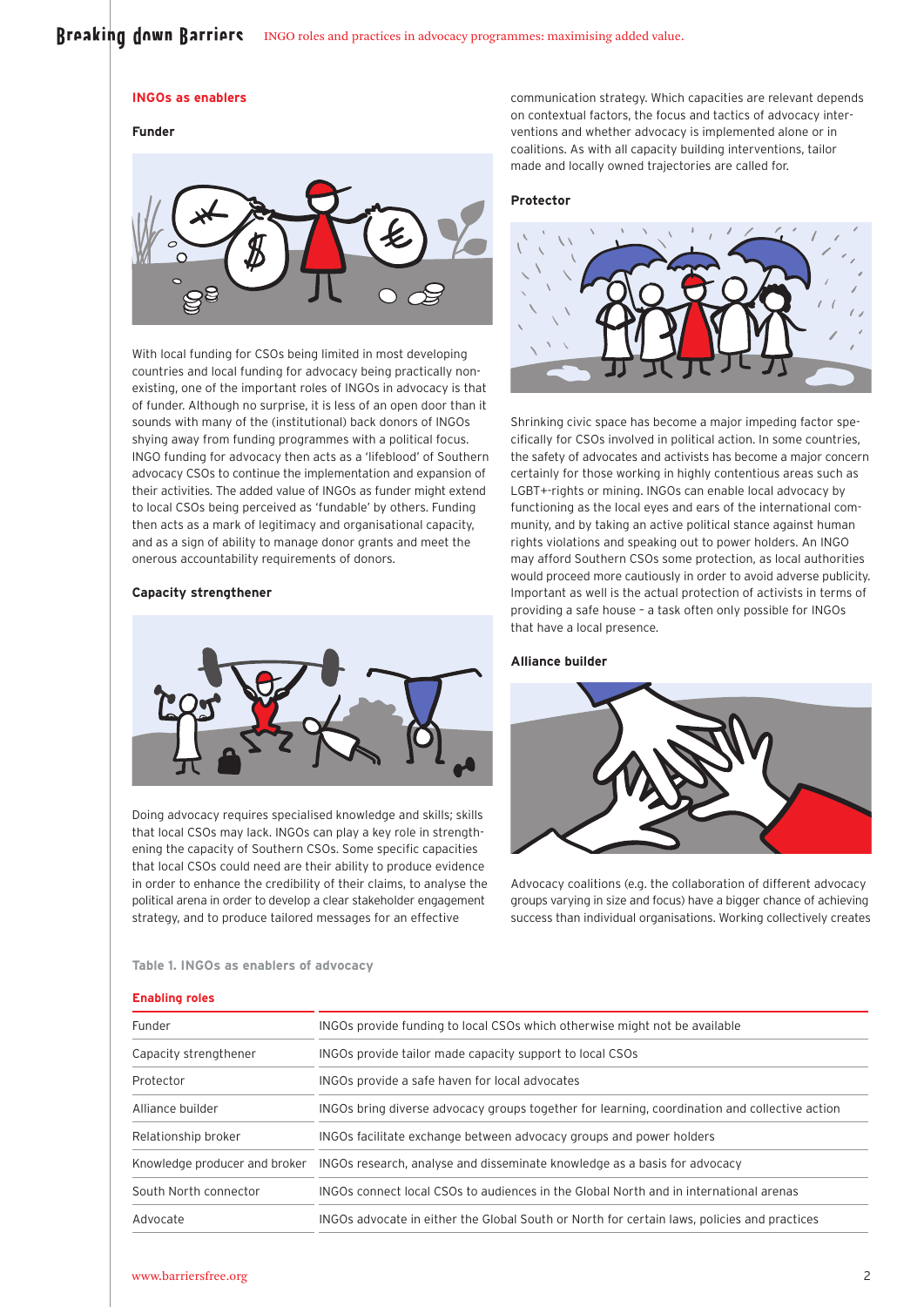the potential to combine different skillsets, share crucial information, increase campaign visibility, mobilise larger groups, increase the scope of activities and reduce risks. In all these areas, INGOs can be of assistance – and often more so if they have a local presence and extensive knowledge of the local CSO community. They can thus coordinate coalitions, ensure synergy and strengthen solidarity among coalition members, provide them with spaces for shared analysis of problems and solutions, facilitate the sharing of information, help in reaching agreements on public and political positioning, and strengthen joint activities.

#### **Relationship broker**



Advocacy without access to those that you want to influence is a no-goer. One of the crucial success factors of any advocacy then is the credibility of the advocate if only because credibility opens doors and ears for the message of the CSO. INGOs may be considered more legitimate, knowledgeable, having a higher reputation or simply more neutral than their local partners. In circumstances where the lack of credibility of the local CSO stands in the way of advocacy success, INGOs can use their own credibility to bring together advocacy groups and power holders and facilitate exchange. At the same time, the credibility of INGOs may be crucial in enhancing the visibility and profile of the local CSOs.

## **Knowledge producer and broker**



The importance of exchange of knowledge has been brought forward as a crucial area in which INGOs can play a role. Knowledge, however, also has to be gathered and analysed before it can be disseminated and used and also here INGOs may come in handy. Three types of knowledge are particularly useful. First, there is knowledge about the issue at stake. Besides making power holders more susceptible for influencing, a well-documented factual basis increases the chances of media coverage. Second, knowledge about the political arena and its key stakeholders is crucial. This includes knowledge about the positions of key stakeholders on an issue, relevant laws and treaties and the timing and procedures of decision-making. Third, knowledge about advocacy strategies that have already proven themselves in the past may be useful to design, replicate and upscale new advocacy programmes.

## **South-North connector**



The same credibility that helps INGOs in connecting power holders and local CSOs might also be used to link local CSOs to audiences in the Global North and in international arenas. INGOs' ability to create linkages at all levels and across borders is often essential for advocacy success. The role of INGOs as South-North connector, and thus in amplifying the voice of Southern CSOs, is even more prominent as international networks are still being dominated by INGOs and these INGOs are seen as influential on state policies and international laws and treaties. There are ample examples where the linkages with Northern audiences can be highly beneficial to those undertaking advocacy in the Global South (e.g. child labour, labour rights, ecosystem preservation).

## **Advocate**



Directly related to their added value of South-North connectors and to their perceived higher political power and influence, INGOs can be advocates themselves and push for certain laws, policies and practices. They might be 'used' by local CSOs which avoid dealing with their state directly and instead link up to international allies in order to pressure their states from outside. But they can also target Northern companies which might be sensitive to consumer pressure in their native countries. Or they may fight for the adoption of international norms (e.g. the interpretation and uptake of local norms upwards into the global arena), and they might be important in 'naming and shaming' states that violate norms and in monitoring and evaluating state compliance of those norms.